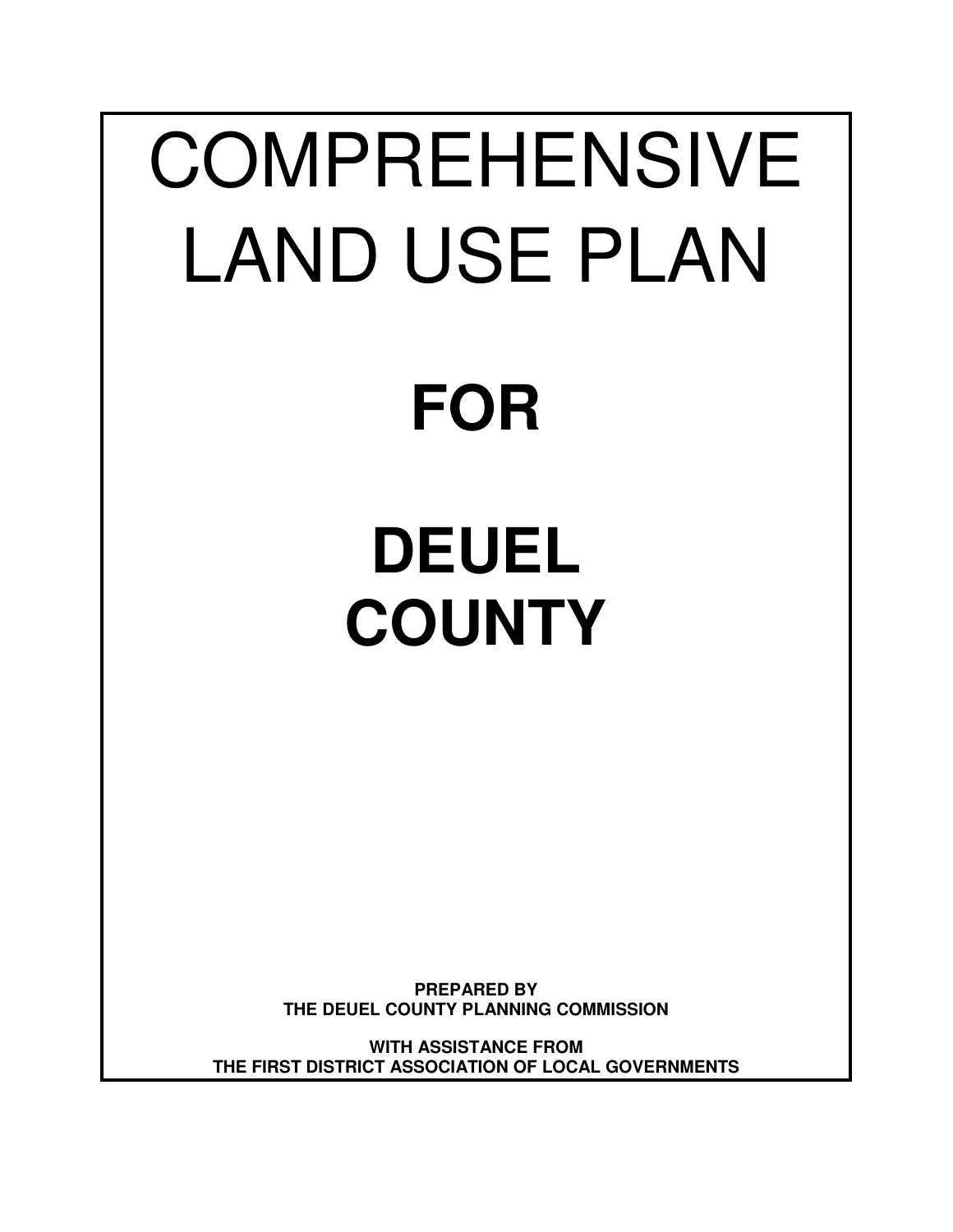# **DEUEL COUNTY, SOUTH DAKOTA**

**COMPREHENSIVE LAND USE PLAN**

**Notice of Public Hearing (Planning Commission/County Commission) Published: March 24 & 25, 2004 Public Hearing held by Planning Commission: April 6, 2004 Planning Commission Adoption and Recommendation: April 6, 2004 County Commission Adoption: April 6, 2004 Summary of Comprehensive Land Use Plan Published: April 14 & 15, 2004 Effective Date: May 5, 2004**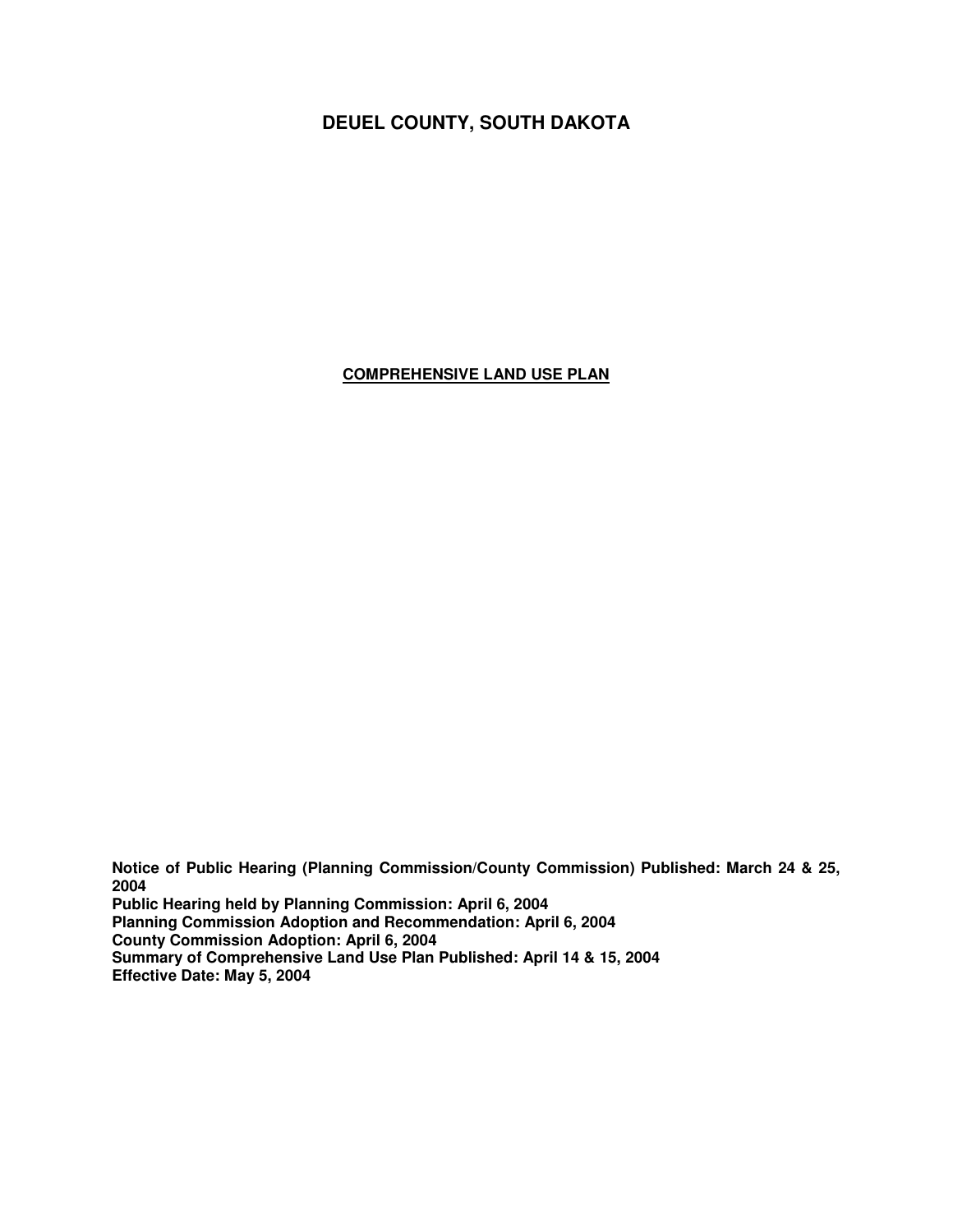## **DEUEL COUNTY BOARD OF COUNTY COMMISSIONERS**

| <b>GORDON ANDERSON</b> | <b>CHAIR</b>        |
|------------------------|---------------------|
| <b>DAROLD HUNT</b>     | <b>COMMISSIONER</b> |
| <b>JOE EFFLING</b>     | <b>COMMISSIONER</b> |
| <b>MARVIN AMUNDSON</b> | <b>COMMISSIONER</b> |
| <b>RONALD BOONE</b>    | <b>COMMISSIONER</b> |
|                        |                     |

#### **DEUEL COUNTY PLANNING COMMISSION**

| <b>PAUL BRANDT</b>        | <b>COMMISSIONER</b> |
|---------------------------|---------------------|
| <b>DAROLD HUNT</b>        | <b>COMMISSIONER</b> |
| <b>LEO HANTEN</b>         | <b>COMMISSIONER</b> |
| <b>PAUL WIESNER</b>       | <b>COMMISSIONER</b> |
| <b>DENNIS KANENGIETER</b> | <b>COMMISSIONER</b> |

**THIS DEUEL COUNTY COMPREHENSIVE LAND USE PLAN WAS PREPARED WITH ASSISTANCE FROM THE FIRST DISTRICT ASSOCIATION OF LOCAL GOVERNMENTS**

**TODD A. KAYS, SENIOR PLANNER**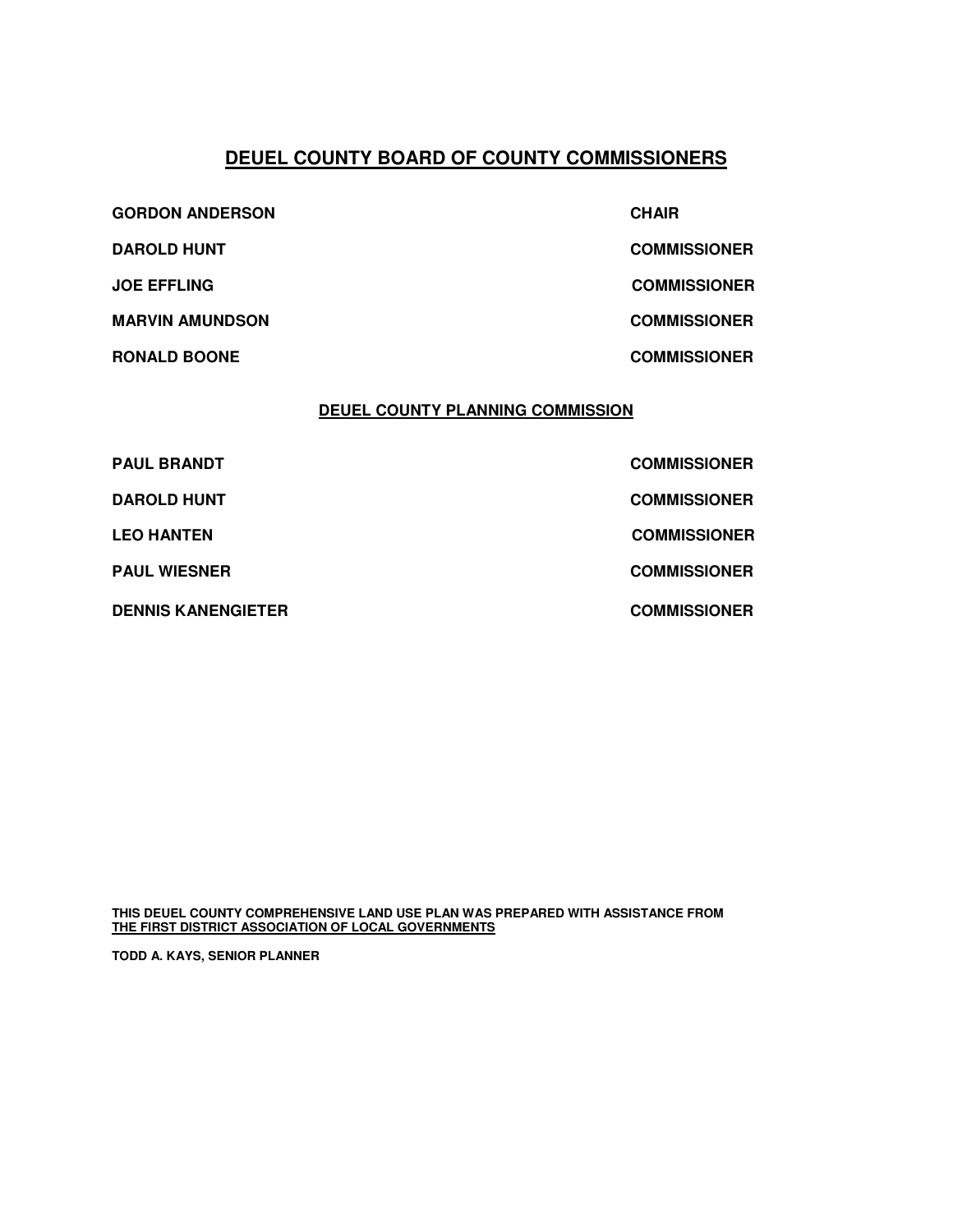### **FORWARD**

This document is the Deuel County Comprehensive Land Use adopted pursuant to SDCL 11-2, and is the official policy guide for future land use decisions for Deuel County. The written policies, goals and objectives, and recommendations along with the Future Land Use Map and other maps provide guidance for decisions affecting the use and development of land within the unincorporated areas of Deuel County. It is also recognized that this document should be reviewed annually and revised to reflect the changing aspiration of the citizens of Deuel County.

A public hearing of the Deuel County Planning Commission and Board of County Commissioners was held on March 30, 2004. This plan was approved by the Deuel County Planning Commission and recommended for approval by the County Commission on April 6, 2004 effective date of this document is may 5, 2004.

**\_\_\_\_\_\_\_\_\_\_\_\_\_\_\_\_\_\_\_\_\_\_\_\_\_\_\_\_\_\_\_\_\_\_\_\_\_** Chairperson Planning Commission

**\_\_\_\_\_\_\_\_\_\_\_\_\_\_\_\_\_\_\_\_\_\_\_\_\_\_\_\_\_\_ Chairperson** Deuel County Commission

Attest: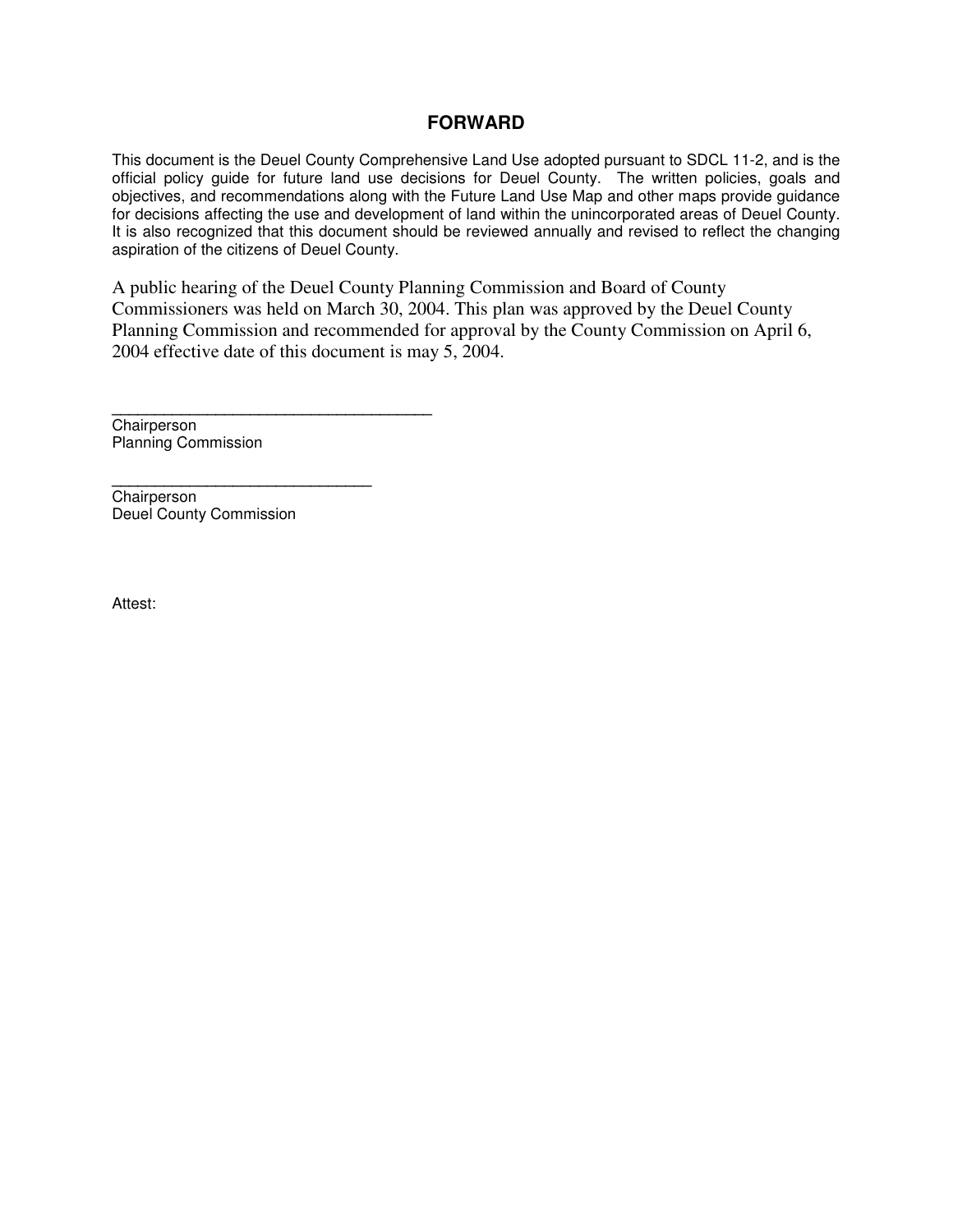#### **NOTICE OF PUBLIC HEARING ESTABLISHMENT OF A COMPREHENSIVE LAND USE PLAN, FOR DEUEL COUNTY**

The Deuel County Planning Commission and the Deuel County Commissioners will hold a joint public hearing on \_\_\_\_\_\_\_, at \_\_\_\_p.m. in \_\_\_\_\_\_\_\_\_\_\_\_\_\_\_\_\_. All interested persons are encouraged to attend and comment on the proposed Comprehensive Land Use Plan, of which includes the future land use map. The Planning Commission and Board of County Commissioners may refuse or adopt the comprehensive land use plan, with or without amendment. The proposed comprehensive land use plan will be made available for public inspection at the Deuel County Zoning Office (2<sup>nd</sup> floor of the Courthouse) during regular business hours. (Pursuant to Chapter 11-2 SDCL and amendments thereto).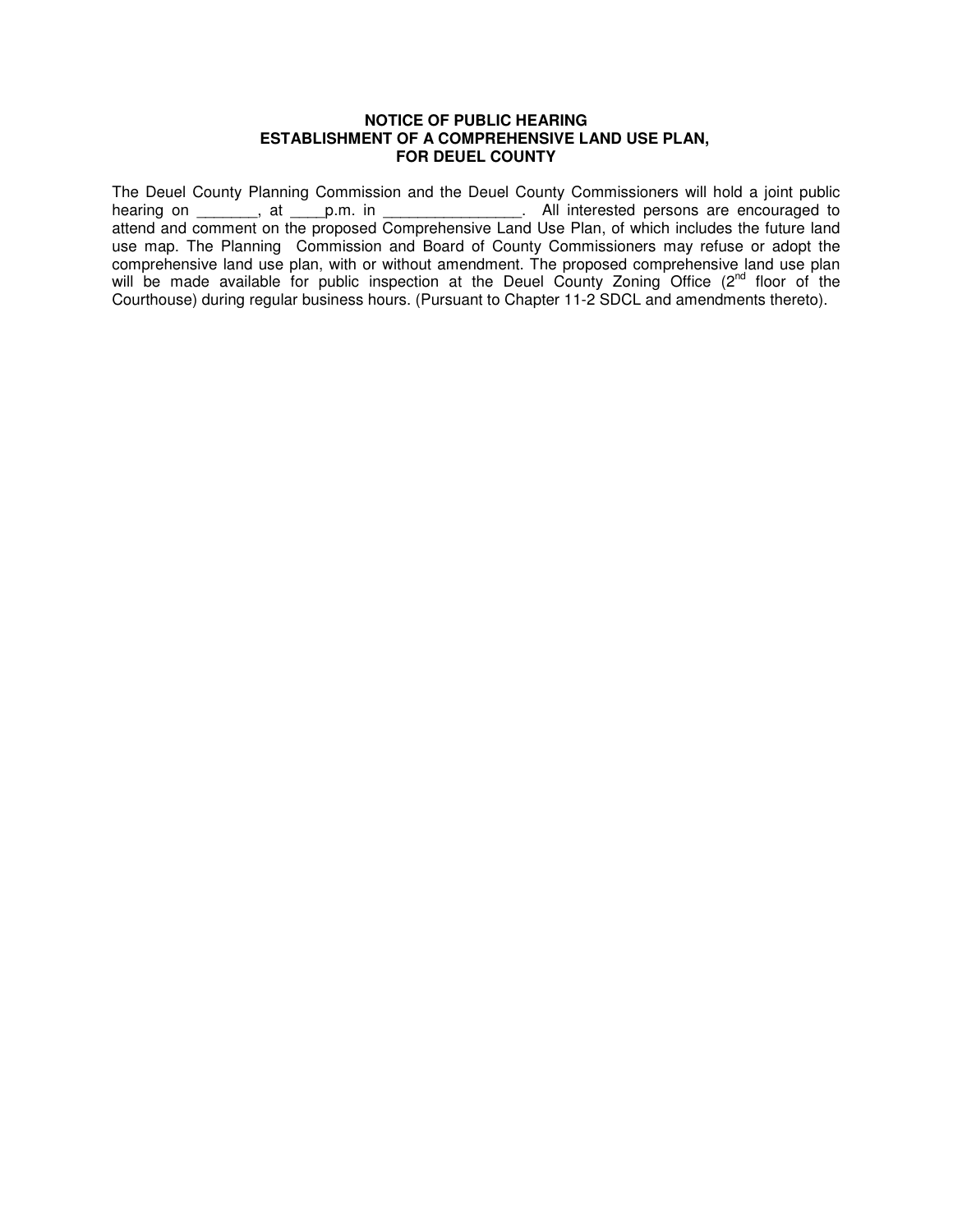#### **COUNTY/TOWNSHIP FUTURE LAND USE MAPS**

#### **DEUEL COUNTY**

**ALTAMONT TOWNSHIP ANTELOPE VALLEY TOWNSHIP BLOM TOWNSHIP BRANDT TOWNSHIP CLEAR LAKE TOWNSHIP GLENWOOD TOWNSHIP GOODWIN TOWNSHIP GRANGE TOWNSHIP HAVANA TOWNSHIP HERRICK TOWNSHIP HIDEWOOD TOWNSHIP LOWE TOWNSHIP NORDEN TOWNSHIP PORTLAND TOWNSHIP ROME TOWNSHIP SCANDANAVIA TOWNSHIP**

**The following maps denote geographical areas which may be suitable for various types of development. It should be further stated that the intent of the following maps are to be used as a generalized guideline. Specific zoning and subdivision regulations shall provide specific oversight regarding future development.**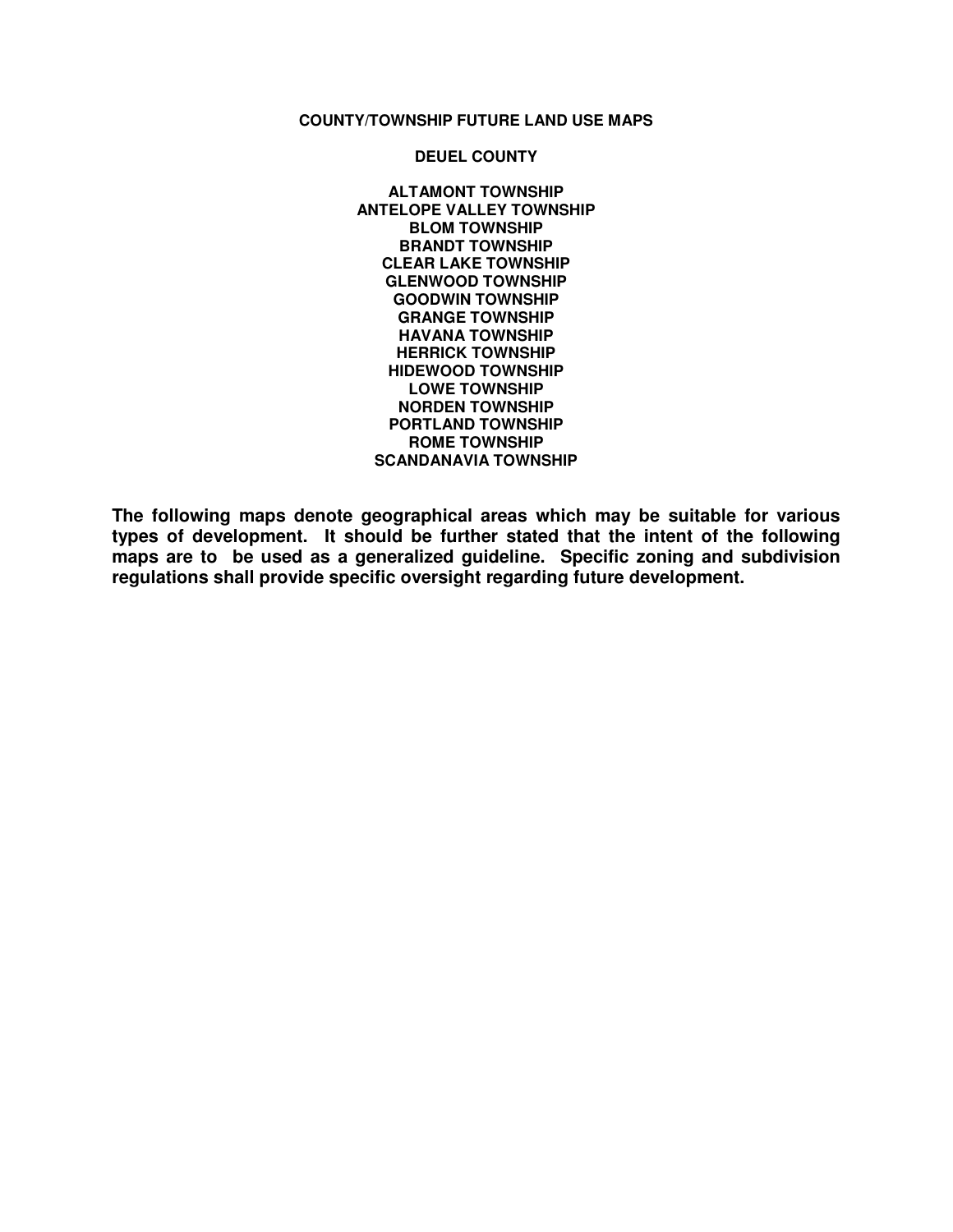# **TABLE OF CONTENTS**

| <b>BACKGROUND</b>      |                                                                                                                |  |
|------------------------|----------------------------------------------------------------------------------------------------------------|--|
|                        |                                                                                                                |  |
| <b>INTRODUCTION</b>    |                                                                                                                |  |
|                        |                                                                                                                |  |
|                        |                                                                                                                |  |
|                        | EXISTING LAND USE manufactured and the control of the USA state of the USA state of the USA state of the USA s |  |
| <b>BEMIS</b>           | UNINCORPORATED COMMUNITIES/DEVELOPED LAKES EXISTING LAND USE  12                                               |  |
| <b>LAKE COCHRANE</b>   |                                                                                                                |  |
|                        |                                                                                                                |  |
|                        |                                                                                                                |  |
|                        |                                                                                                                |  |
|                        |                                                                                                                |  |
|                        |                                                                                                                |  |
|                        |                                                                                                                |  |
|                        |                                                                                                                |  |
|                        |                                                                                                                |  |
|                        |                                                                                                                |  |
|                        |                                                                                                                |  |
|                        |                                                                                                                |  |
|                        |                                                                                                                |  |
|                        |                                                                                                                |  |
| <b>SOILS</b>           |                                                                                                                |  |
|                        |                                                                                                                |  |
|                        |                                                                                                                |  |
| <b>FUTURE LAND USE</b> |                                                                                                                |  |
|                        | UNINCORPORATED COMMUNITY AND DEVELOPED LAKES FUTURE LAND USE  24                                               |  |
|                        |                                                                                                                |  |
|                        |                                                                                                                |  |
|                        |                                                                                                                |  |
|                        |                                                                                                                |  |
|                        |                                                                                                                |  |
|                        |                                                                                                                |  |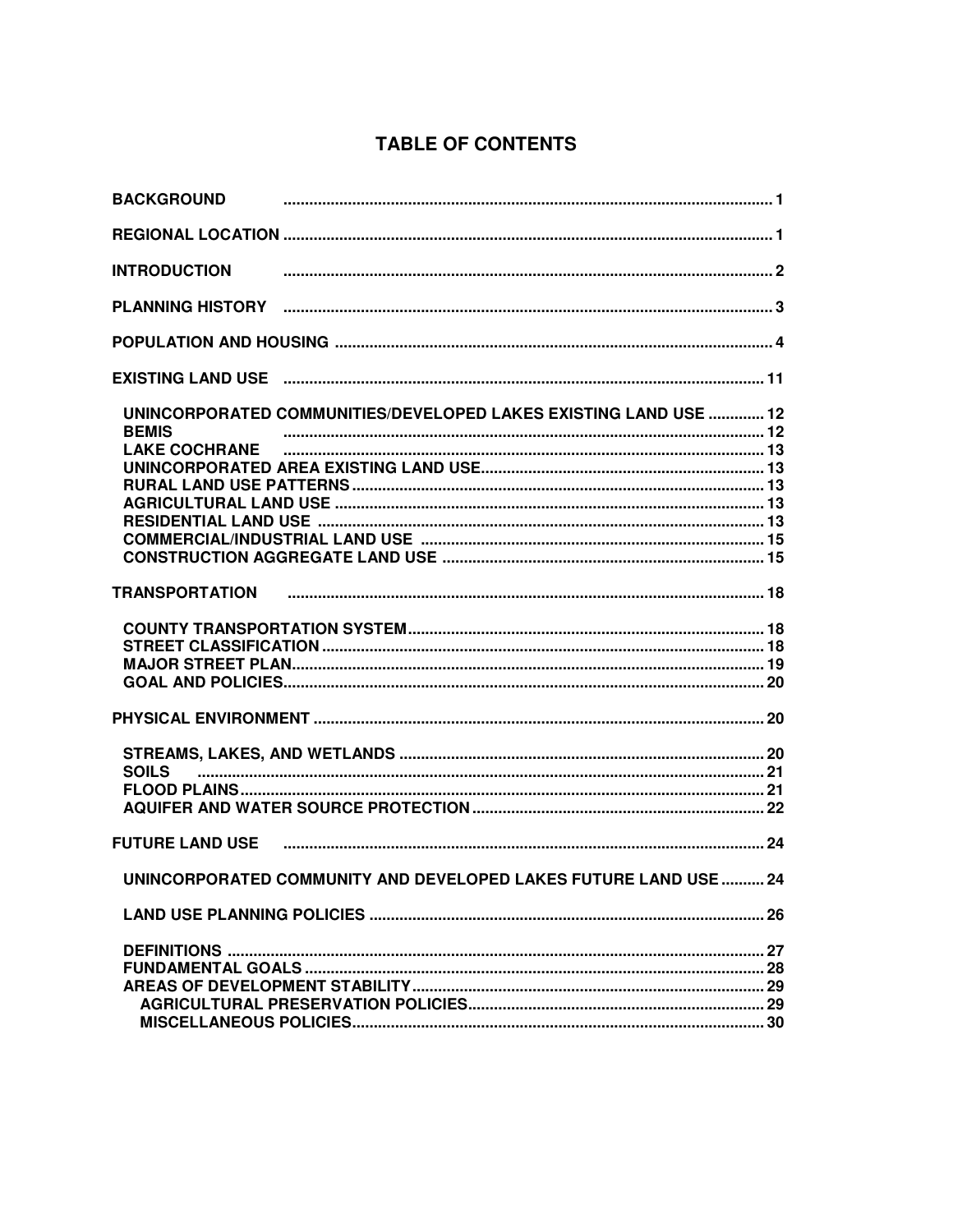| DEVELOPMENT CONSTRAINTS IN THE UNINCORPORATED |  |
|-----------------------------------------------|--|
|                                               |  |
|                                               |  |
|                                               |  |
|                                               |  |
|                                               |  |
|                                               |  |
|                                               |  |
|                                               |  |
|                                               |  |
|                                               |  |
|                                               |  |
|                                               |  |
|                                               |  |
|                                               |  |
|                                               |  |
|                                               |  |

## **LIST OF TABLES**

| <b>TABLE</b> | TITLE                                                                                                                            | <b>PAGE</b> |
|--------------|----------------------------------------------------------------------------------------------------------------------------------|-------------|
| 1.           | <b>DEUEL COUNTY POPULATION HISTORY 1960-2000</b>                                                                                 | 4           |
| 2.           | <b>DEUEL COUNTY POPULATION ANALYSIS 1990 - 2000</b><br><b>CLEAR LAKE, OTHER COMMUNITIES AND RURAL</b><br><b>AREA PROPORTIONS</b> | 6           |
| 3.           | DEUEL COUNTY POPULATION PROJECTIONS<br><b>MUNICIPALITIES AND RURAL AREA 2000 - 2020</b>                                          | 9           |
| 4.           | <b>RESIDENTIAL BUILDING PERMITS BY TYPE RURAL DEUEL COUNTY</b>                                                                   | 10          |
| 5.           | <b>RESIDENTIAL CONSTRUCTION 2000 - 2003</b>                                                                                      | 10          |